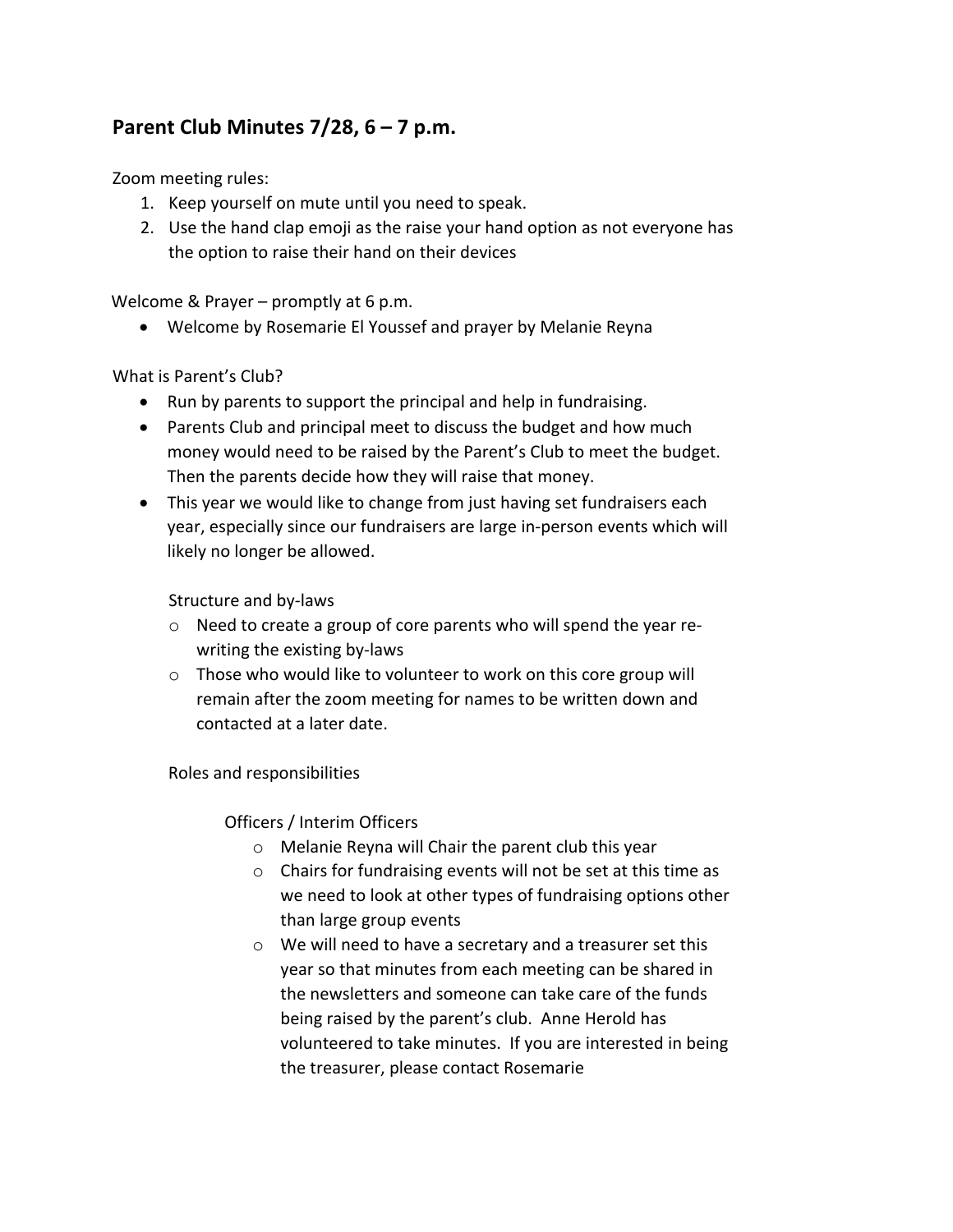(elyoussefr@stthereseschool.org) or Melanie (melanie.reyna@usbank.com).

Fundraising Requirement

How will COVID impact these fundraisers?

o Auction, Raffle/Bingo Night and Jogathon are all large group events and are not able to be managed under current COVID guidelines so new fundraisers need to be created.

Auction – had been rescheduled to March  $13<sup>th</sup>$ , but that is exactly one year from when in-school learning was cancelled last year. It is not feasible to be able to organize in enough time to actually have an event on this date given the uncertainty of the rules around large group events and the work involved in getting everything together.

Raffle/Bingo Night – According to the state rules around the raffle, the drawing has to be held at an in -person event. Having this event in the fall when large groups are still not allowed is not feasible.

Jogathon – Cannot happen in the fall as the Governor just put into effect that in-school learning cannot happen until new cases in Multnomah county are 81 or less per week for three weeks.

New ideas? Think of what you may have done in the past that works: art walk in the breezeway with children's artwork for sale, plant sale, etc. If you have ideas, please email Rosemarie or Melanie. Also, how can we bring "fun" into the school too. The Halloween Bash was not a fundraiser but a fun community event. How can we do fun community events now?

Fair Share Requirement

- o We are not sure where the 40 hour requirement originated from. Is it still valid to expect 40 hours of service from parents?
- o Given the change in the school and social requirements 40 hours seems like too much, but what should it be?
- o Our school needs involvement by all parents to thrive.
- $\circ$  We have not come up with a number, but expect that parents should do about half of the old requirement, subject to change.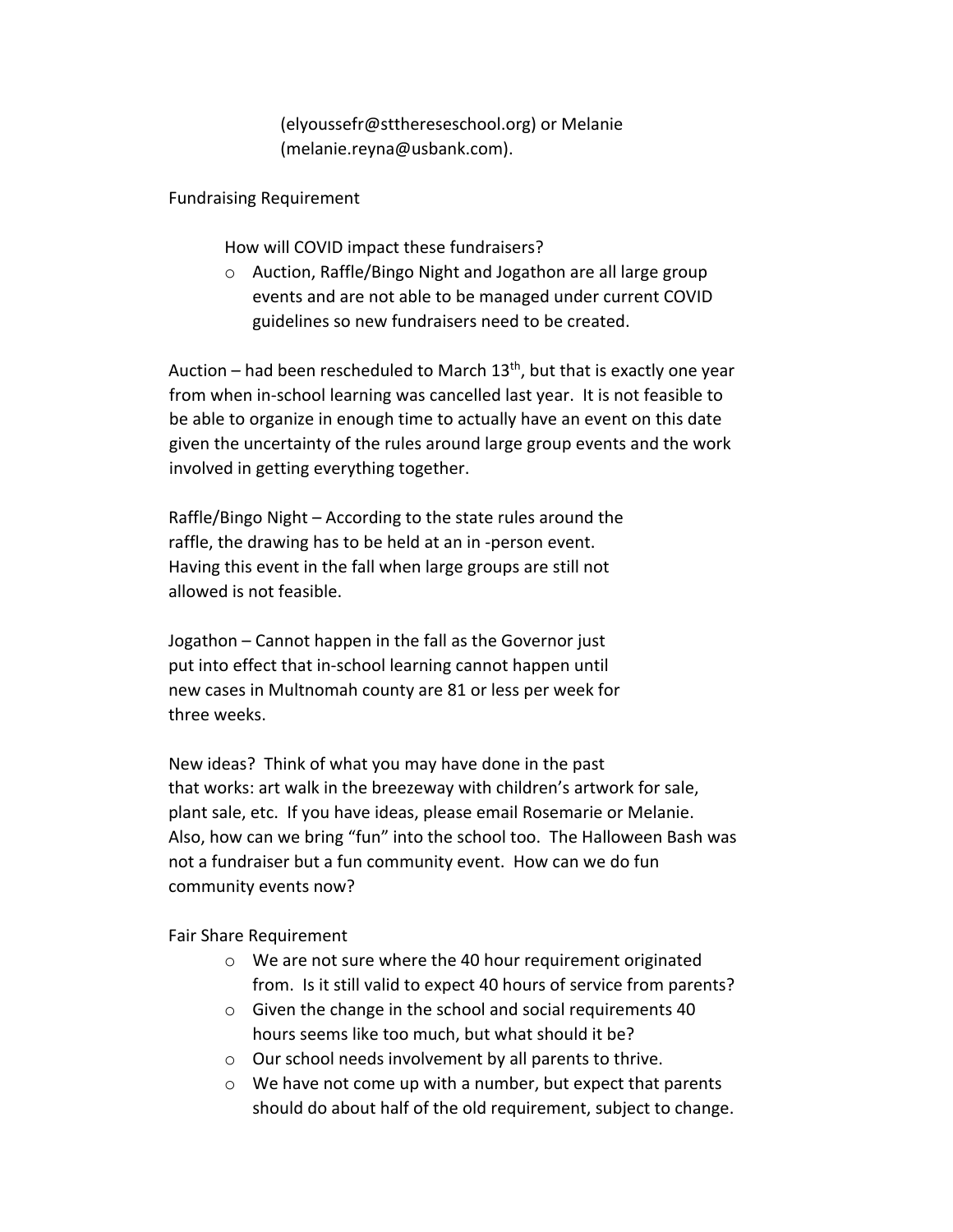# Scrip – No longer a requirement

- o This is an incredibly time-consuming endeavor and the school is taxed on the profit if it is not completely run by a parent.
- o There are also many logistics involved around taking orders and delivering the scrip as parents cannot be allowed into the school at all.

Objective: Amend By-Laws by end of year based on what works for our community

- Parents bringing their input is critical this year.
- A follow-up survey will come out in next week's newsletter. The more people that respond, the better the school will work for everyone.

Governor Brown's Press Conference

- A link will be included in tomorrow's newsletter
- Our goal is to still try to provide in-class learning for K-3 vs distance learning due to the educational formation that happens in that age group. We can be more flexible at St Therese due to our smaller community and the building design with outside entrances to each classroom.

Parent Concerns

- Will people disenroll their students due to distance learning being a requirement at this time?
	- o We are hoping to focus on what we CAN do instead of what we can't. Reinforce what we can supply that the public schools can't – community.
- What if the school is open for in-school learning, but parents are not comfortable sending their children?
	- o The school has been planning for all scenarios: in school, hybrid and distance learning and will be prepared to meet the needs of all families.
	- o Feedback from parents is key, so please complete the survey that will be sent out in next week's newsletter and provide suggestions for what will work for your family.
- What is the policy on alcohol?
	- o The school doesn't have a particular stand one way or the other. There are some rules around adult only activities with alcohol and family (with children) activities with alcohol. Rosemarie will look up the rules.